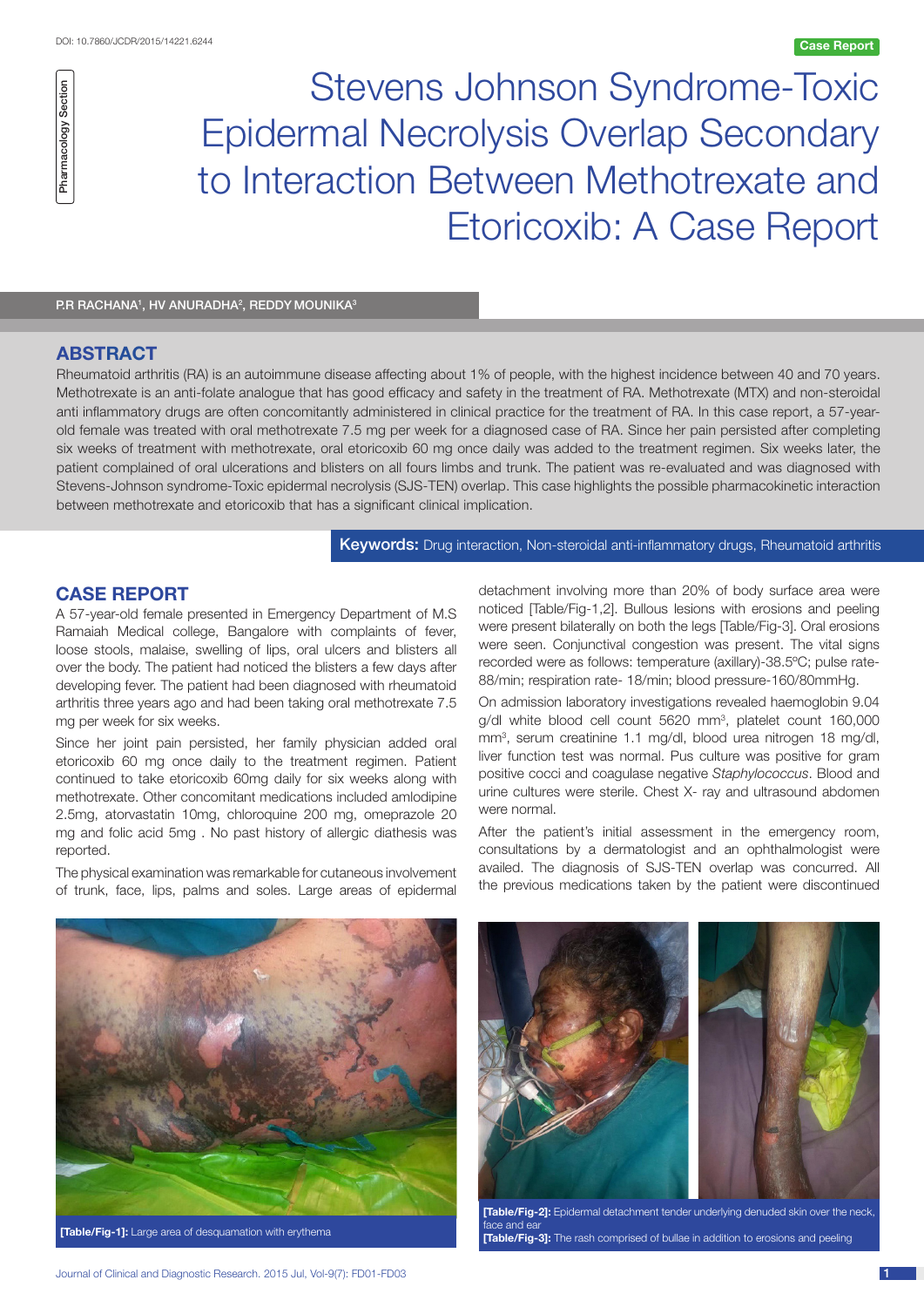

at the follow up of one month

at this time. The patient was shifted to the intensive care unit and her treatment involved fluid-electrolyte replacement; steroids (betamethasone 6 mg/day); a prophylactic antibiotic and antifungal (meropenem 1g, fluconazole 200 mg) due to the risk of *Staphylococcus aureus* and other opportunistic skin infections and sepsis; mouth care (nystatin oral suspension and lignocaine viscous fluid), topical wound care (fusidic acid and betamethasone acetate cream); eye care (carboxy methylcellulose sodium eye drops 1.0% and hypromellose 2.0% eye ointment ). Evaluation of serum plasma concentration of methotrexate was considered but it was not viable due to financial constraints.

The lesions started to heal after day 5 of hospitalisation. The dose of steroids was gradually tapered over two weeks; however, on day 16 patient developed right lower limb oedema. Venous Doppler of right lower limb revealed thrombosis of external iliac, common femoral, superficial femoral, popliteal and posterior tibial veins with diffuse subcutaneous oedema. A provisional diagnosis of deep vein thrombosis was made and subcutaneous injection of enoxaparin 40 mg was given for 7 days. A causality category of "possible" was assigned to this adverse event using the WHO-UMC scale. The case was registered with the Pharmacovigilance Programme of India.

Sloughing-off of skin was noticed on palms and soles with the formation of new skin [Table/Fig-4].The patient was educated about the importance of always informing health care professionals about her allergic drug history when seeking treatment of rheumatoid arthritis in the future.

## **DISCUSSION**

The diagnosis and management of severe cutaneous adverse drug reactions like SJS and TEN require meticulous recording of the case history of the patient. The aetiology of SJS and TEN is not clear and could be due to drug induced immunological mechanism [1]. CD8 T-cells as well as the cytolytic molecules FasL and granulysin are key substances in the pathogenesis of SJS/TEN; however, the manner in which a culprit drug regulates the function of these key substances in a patient who develops SJS/TEN is the subject of ongoing research [1]. The most frequently involved groups of therapeutic agents cited in the literature are sulphonamides, anticonvulsants, non-steroidal anti inflammatory drugs and beta lactam antibiotics [2]. Although SJS and TEN are immune mediated hypersensitivity reactions, in our case it is debatable whether they are dose related or caused by drug-drug interaction.

Methotrexate has 100,000 times greater affinity than folic acid for the dihydrofolate reductase enzyme [3]. This mechanism of methotrexate reduce the tetrahydrofolate and attentuates the DNA synthesis in proliferating cells, making it an ideal disease modifying agent for rheumatoid arthritis. Methotrexate is metabolized into a series of polyglutamate derivatives that increase linearly with the concentration and duration of exposure. Therefore, higher doses of methotrexate administered for prolonged duration can result in greater toxicity [4]. MTX is reversibly bound to albumin in plasma and can be displaced by other drugs that are administered simultaneously [5]. Methotrexate is eliminated in its unchanged form (80%) via carrier mediated high organic anion transporter -3 (HOAT-3) in the basolateral membrane of proximal tubule [6]. Etoricoxib is a new NSAID that inhibits cyclooxygenase -2 (COX-2) with potent anti-inflammatory properties and good safety profile. Etoricoxib inhibits the HOAT-3 in a competitive and dose dependent manner [7] A recent Cochrane systematic review documented 17 publications on concurrent use of MTX and NSAIDs; however, none reported systemic adverse drug reactions or other major toxicity [8]. Though other non-steroidal anti-inflammatory drugs are implicated as one of the major causative agents for SJS and TEN, to the best of our knowledge there is only one case report of etoricoxib induced TEN that was reported by Kreft et al., [9].

Previously in few patients skin ulcerations, necrosis, erosions of the psoriatic plaques and bullous acral erythema, have been reported as adverse effects of methotrexate [10,11]. In a study, by Lawrence and Dahl, seven patients were treated with low dose of methotrexate and NSAIDs for psoriatic plaque and pre existing dermatitis. Ulcerations occurred in four patients, who received long term MTX therapy, either after increasing the MTX dosage or taking NSAIDs; the skin ulcerations healed after reducing MTX dose in these patients [11]. In the case discussed in our report, the patient received low dose methotrexate 7.5 mg weekly for a duration of six weeks before oral etoricoxib was added to her treatment regimen to alleviate pain. These medications were concomitantly taken for another six weeks. The patient presented with extensive skin necrolysis. This could be possibly due to high levels of methotrexate accumulation caused as a result of etoricoxib inhibiting HOAT-3 elimination of methotrexate at the renal tubule. Methotrexate being an anti-folate molecule may arrest normal epidermal cell proliferation at high doses. Thus, SJS and TEN may be a dose dependent adverse drug reaction in susceptible individuals. Inspite of MTX having a narrow therapeutic index, serum plasma concentration of MTX is not regularly monitored by the treating physicians. Folic acid supplementation is recommended along with methotrexate therapy by American College of Rheumatology to prevent the complications of methotrexate therapy [12,13]. Our patient had been taking folic acid 5mg once daily along with oral methotrexate.

## **CONCLUSION**

Physicians should also consider the viability of diagnostic tests that directly assess the phenotype of the patient as these pharmacogenetic tests can utilise the genetic profiles of susceptible individuals to make treatment choices. This case highlights the importance of considering the risk of DDIs while treating the patient concomitantly with low dose methotrexate and newer generation COX-2 inhibitor etoricoxib.

## **References**

- [1] Harr T, French LE. Toxic epidermal necrolysis and Stevens-Johnsons syndrome. *Orphanet J Rare Dis*. 2010;5(39):1-11.
- Jezierska-Krupa B, Hyla-Klekot L. Toksyczna nekroliza naskörka a zespót Stevensa-Johnsona (Polish). *Ped Pol.* 1996;60:615–19.
- [3] Weinstein GD, Goldfaden G, Frost P. Methotrexate mechanism of action on DNA synthesis in psoriasis. *Arch Dermatol*. 1971;123:1303-07.
- [4] Madani TA, Zafad S, Harif M, Quessar A, Benchekroun S. Methotrexate-induced toxic epidermal necrolysis: a case report. *International Journal of Medicine and Medical Science*. 2009;1(4):99-101.
- [5] Maeda A , Tsuruoka S , Ushijima K, Kanai Y, Endou H, Saito K, et al. Drug interaction between celecoxib and methotrexate in organic anion transporter 3–transfected renal cells and in rats in vivo. *Eur J Pharmacol*. 2010;640(1-3):168-71.
- [6] Patane M, Ciriaco M, Chimirri S, Ursini F, Naty S, Grembiale RD, et al. Interactions among low dose of methotrexate and drugs used in the treatment of rheumatoid arthritis. *Advances in Pharmaceutical Sciences*. 2013.http://dx.doi. org/10.1155/2013/313858